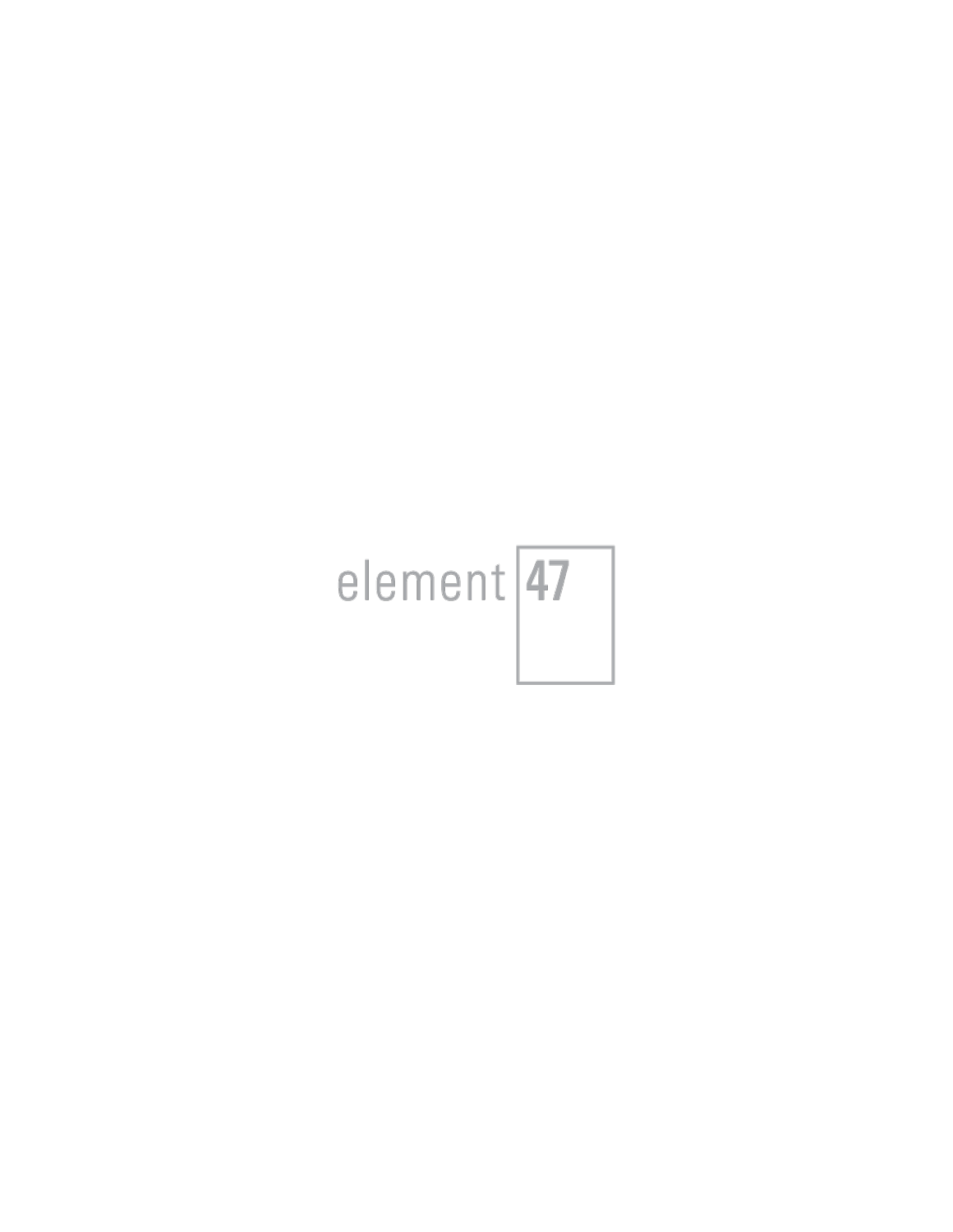### first

# Fi

#### **burrata**

heirloom tomato tart, rocket arugula, strawberry, cucumber

**"mcnell" wagyu tartare**  alliums, brioche, special sauce, cornichon, cave aged cheddar cheese

#### **rigatoni**

rabbit, peas, morels, pistachio **citrus cured king salmon** 

radish, avocado, chili, citrus

#### **white asparagus**

béarnaise, smoked trout, trout roe, chives

#### **local melon**

lady edison ham, grapes, pearl onion, rye crisp, violet mustard

#### second

# Se

**emma farms wagyu**  eggplant, olives, shishito, beef jus  $80z$  option  $+60$ 

**rosen farms lamb**  carrot, sugar snap peas, black garlic, lamb jus

**halibut**  shelling bean ragout, chorizo, fennel

**dry aged duck**  wild rice, cherry, anise hyssop, gooseberry, artichoke

**hay smoked carrot**  morels, ginger, spring peas

**green circle chicken**  brown butter grits, mushrooms, asparagus, green garlic

### third

Th

**chocolate banana pop**  dulce de leche, hazelnut, rice crispy

**citrus panna cotta**  basil, shortbread, honey

**lemon verbena cube**  lemon verbena, goat cheese, olive oil

**milk & honey**  honey, lavender, black tea, yogurt

**first snow cheese**  honeycomb, cherry mostarda

**house-spun ice creams + sorbets** 

#### *three course prix fixe 125*

*chef de cuisine: byron evert | pastry chef: meghan mcgarvey | sous chefs: robert horch, colin loomis* **#element47 | @thelittlenell | thelittlenell.com**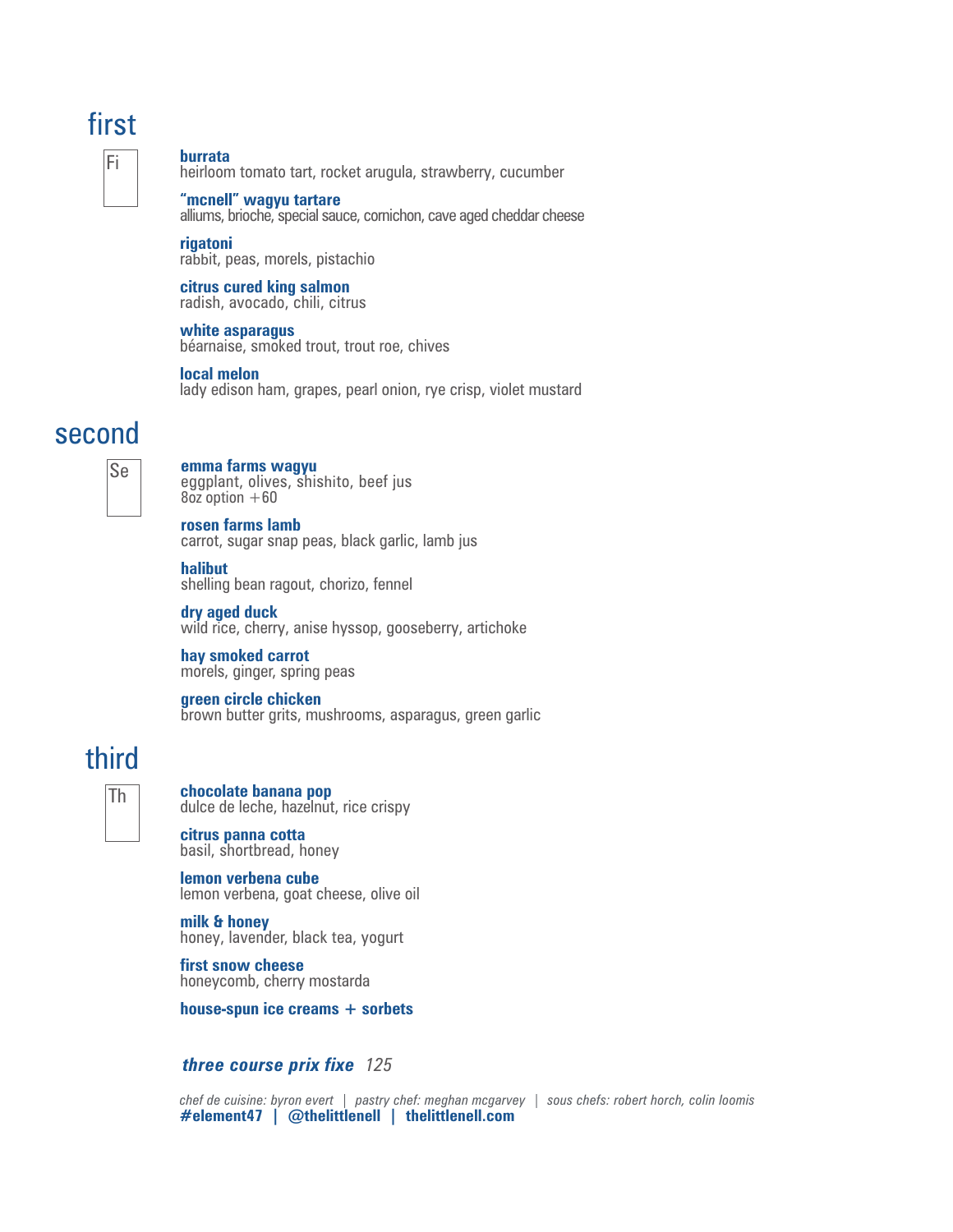# wines

Wi

### **sparkling**

| sparkling                                             | 5oz/8oz |
|-------------------------------------------------------|---------|
| bisol jeio prosecco docq nv                           | 15/24   |
| louis nicaise brut reserve champagne, nv              | 28/44   |
| billecart-salmon brut rosé champagne, france nv       | 40/60   |
| dom pérignon <i>brut</i> champagne, france '12        | 70/112  |
| krug grande cuvée 168ème édition champagne, france nv | 85/135  |

| white                                                                    | 5oz/8oz |
|--------------------------------------------------------------------------|---------|
| maximin grünhaus riesling monopol feinherb mosel, germany '20            | 12/18   |
| glissade chardonnay lodi, california '20                                 | 13/20   |
| familia torres albariño pazo das bruxas rías baixas '20                  | 14/22   |
| scarpetta <i>pinot grigio</i> friuli, italy '20                          | 14/22   |
| weszeli grüner-veltliner terrafactum kamptal, austria '20                | 15/24   |
| château peyrassol réserve des templiers rosé côtes de provence '19       | 15/24   |
| barmès-buecher pinot gris rosenberg alsace, france '18                   | 16/25   |
| val de mer chardonnay chablis france '20                                 | 18/28   |
| olivier leflaive chardonnay les sétilles burgundy, france '20            | 20/30   |
| françois crochet sauvignon blanc sancerre, france '20                    | 20/30   |
| lewis cellars <b>chardonnay</b> napa valley chardonnay napa valley '20   | 29/45   |
| domaine pavelot chardonnay 1er cru sous frétille pernand-vergelesses '19 | 35/55   |

| red                                                                       | 5oz/8oz |
|---------------------------------------------------------------------------|---------|
| luigi bosca malbec <i>finca la linda</i> mendoza, argentina '20           | 10/16   |
| glissade <i>pinot noir</i> lodi, california '19                           | 13/20   |
| glissade cabernet sauvignon lodi, california '20                          | 14/22   |
| benanti nerello mascalese/cappuccio etna rosso doc sicily '19             | 15/24   |
| michel & stéphane ogier grenache le temps est venu côtes-du-rhône '18     | 15/24   |
| jean-marc burgaud gamay côte du py morgon, beaujolais '20                 | 16/25   |
| as one cru pinot noir carneros, napa valley '18                           | 20/30   |
| g.d. vajra nebbiolo albe barolo, piedmont '17                             | 22/35   |
| mayacamas cabernet sauvignon young vines napa, california '18             | 25/40   |
| lópez de heredia tempranillo blend viña tondonia reserva rioja, spain '10 | 25/40   |
| prélude à grand-puy ducasse <b>bordeaux blend</b> pauillac, bordeaux '16  | 28/44   |
| domaine simon-bize pinot noir savigny-les-beaune, france '19              | 30/48   |
| schrader cellars cabernet sauvignon double diamond napa valley '18        | 40/64   |